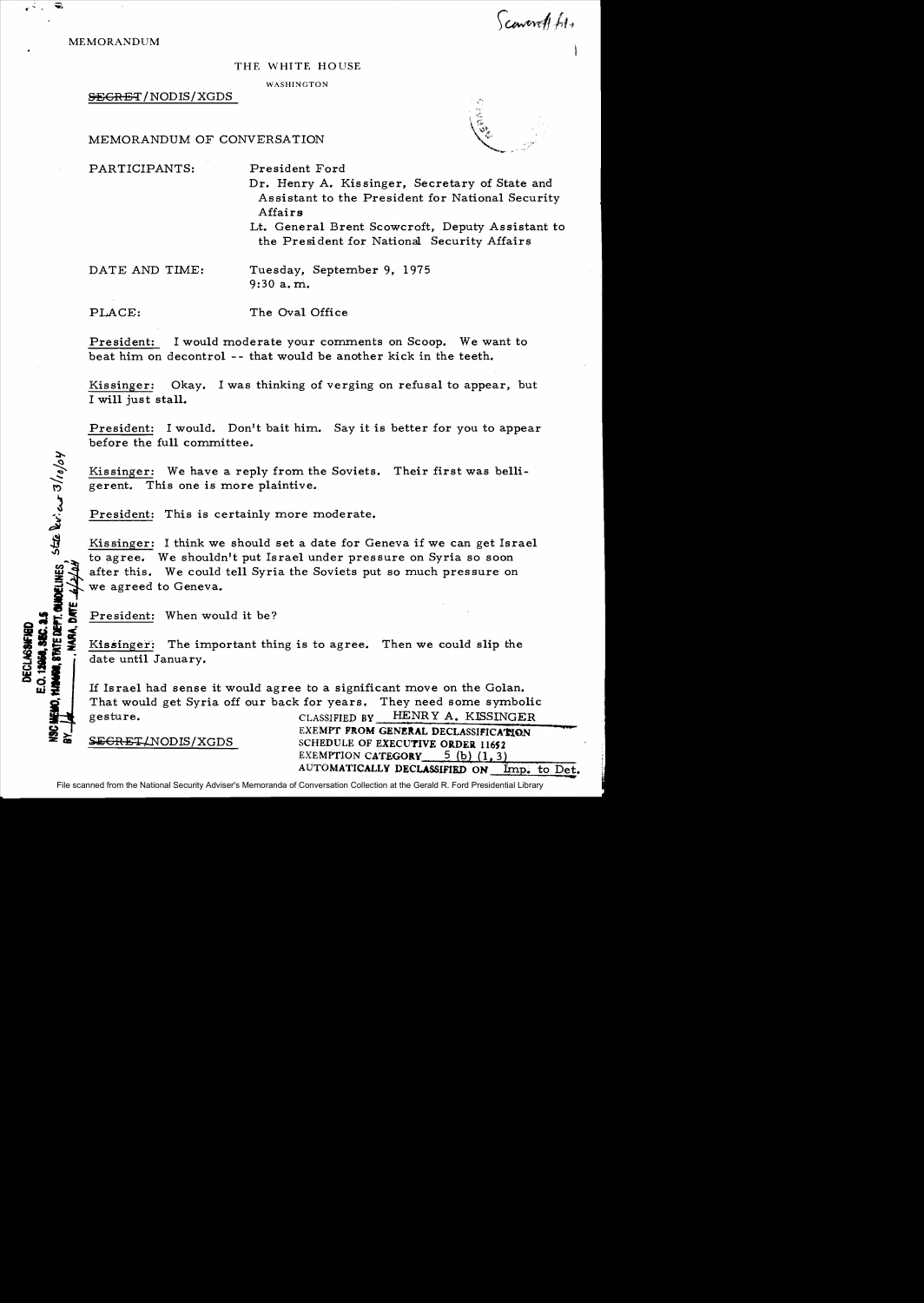President: Okay.

Kissinger: I didn't know the Polish and Romanian Ministers of Agriculture were coming here. Butz could have helped us there by stopping them.

President: Don said Butz didn't get my message so I told him to go back to him and make it clear to him. He did it.

Kissinger: If we could let Brezhnev go to the Politburo and say he got five million more tons because of Helsinki.

President: If we can get a deal on grain and freight rates, we would be in good shape.

[Discussion of freight rates and what we can get. ]

Kissinger: I have drafted letters for you to send to the Saudis, Iran, and Venezuela, putting you on record [against an OPEC price hike].

President: Good. Can we release them?

Kissinger: Maybe next week.

Luns is coming here to lobby on Turkish aid. I would recommend a letter to Sadat. He is taking a lot of heat. Say his move opens the door to peace throughout the Middle East.

President: Let's revise the figures for Egyptian aid to \$700 million. No one seemed upset when \$800 was mentioned. You heard my comment to the Leaders about a budget increase in the absence of SALT.

Kissinger: I think your figures are too low.

President: Did we ever get that analysis?

Scowcroft: You will have it tomorrow. Besides many items that were not SALT related, he restored a production slippage.

 $S\rightarrow$ ERET/NODIS/XGDS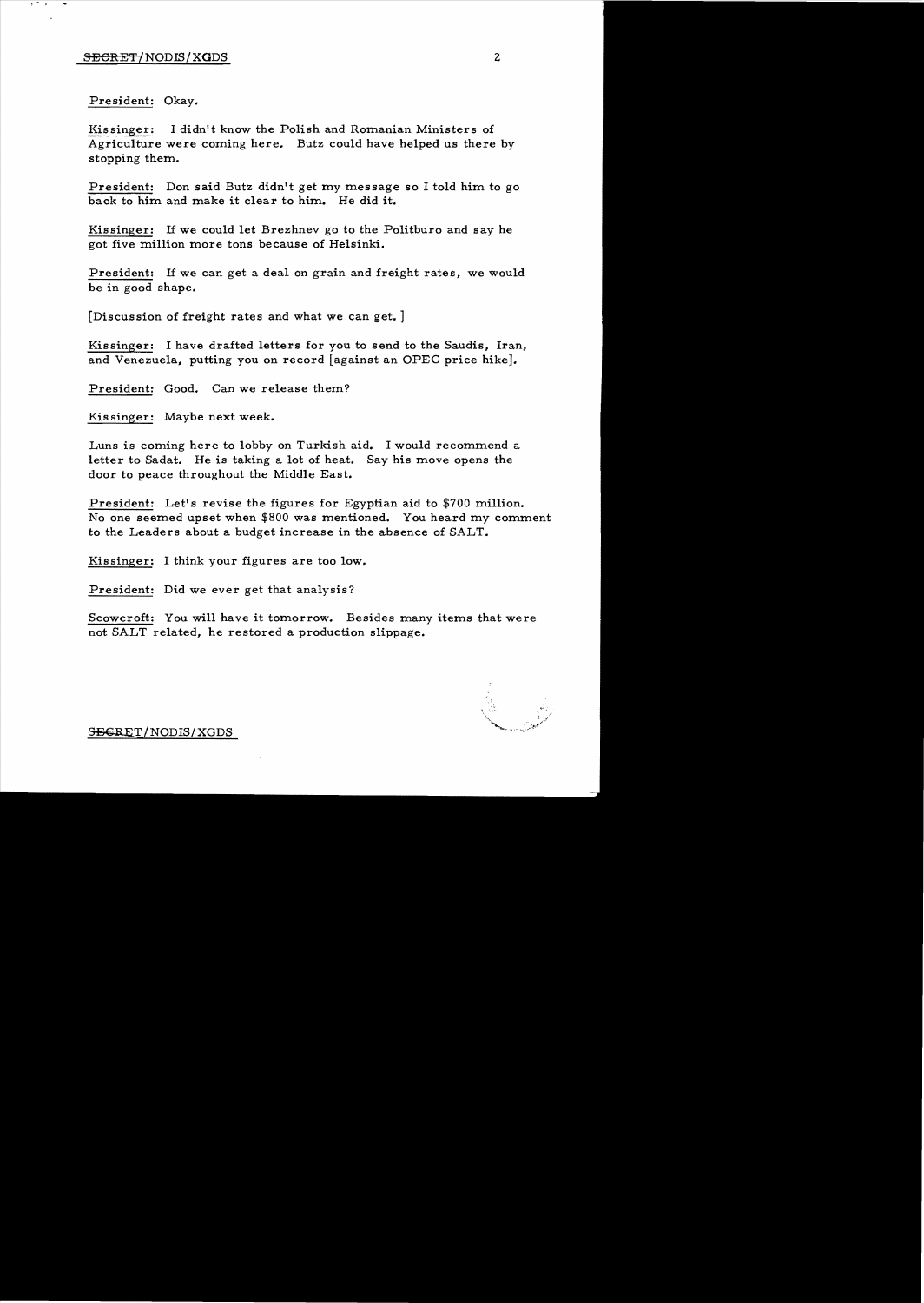$P/K$  9 Sept ?  $S$ 

P. Iwonde wraterotte pour Comment on Scrop. We wonk to hard him on cleanted - that would biomontha high inc cette. R Okay, demandtricking entrying on information appear cont I will just still. P I emmelle Dernet board him. Soy it with for sports exper espace pell cont. K Wie house egger pour Sons. This part cros ballaguert - this our is more plantic P This is cratainly more moderate. K & trains us should get a date for arriver if an com get It ague, use strandhit port I make personne con Syria so somme optimities.<br>We could call syria som put so mach presence en un aquelle Cureva P cohen uneligt 41?) & Jargentond Thing is & agree. Thou are could stipe hate entit for. If That seemse it will agree to a sig mon des Golm. Mot mel pl Syria y groting. & datent hum fols & Ramon Union Og and they stopping them. P Don said But chilait jut my mag so 2 The hair Hidal It.

**DECLASSIFIED** E.O. 12058, SEC. 3.5 NSC MEMO, 11/24/98, STATE DEPT. GUIDELINES State levieur 3/10/04